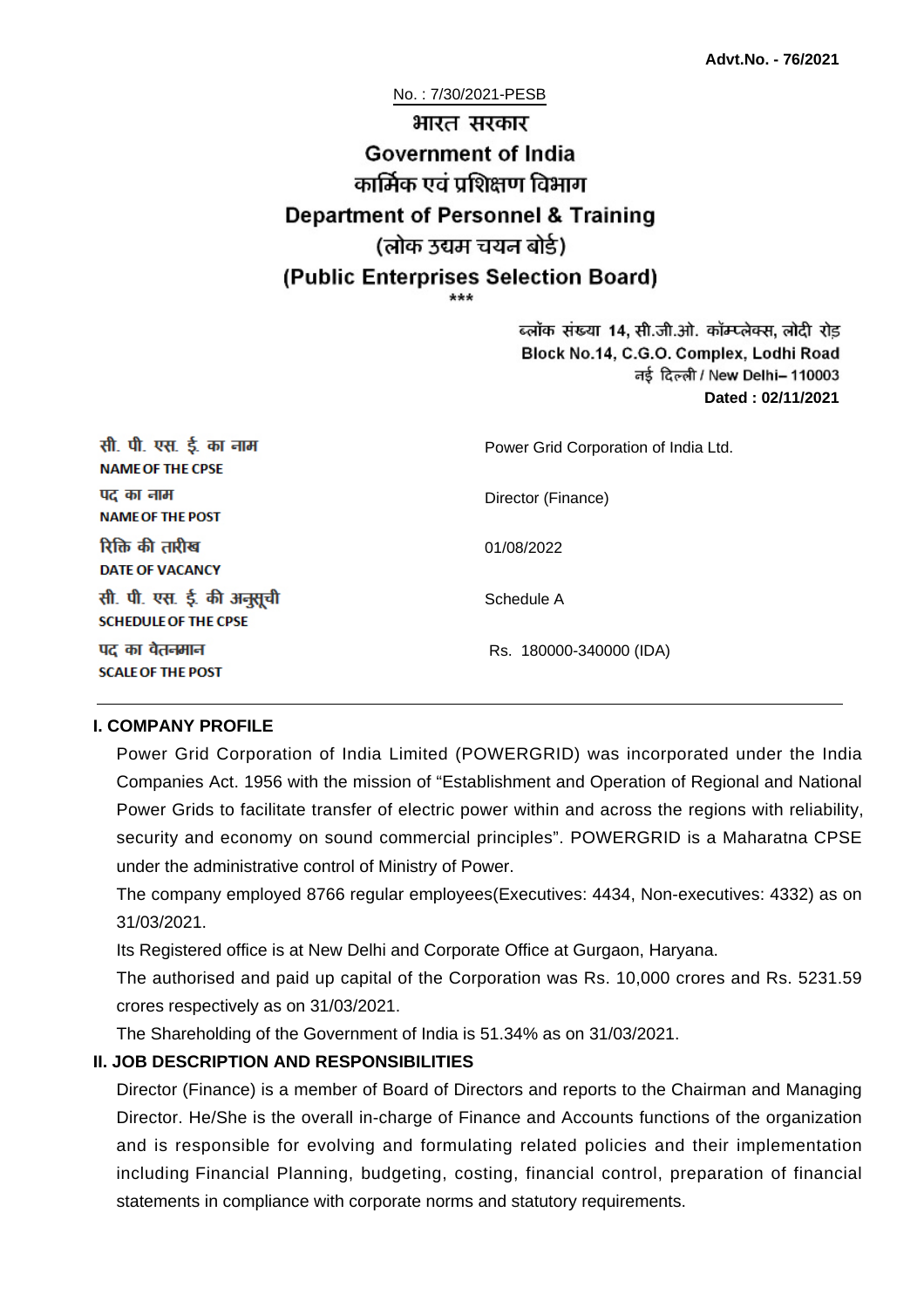## **III. ELIGIBILITY**

**1. AGE :** On the date of occurrence of vacancy (DOV)

| Age of superannuation 60 years |                                                                                             |                |                                                                                             |  |
|--------------------------------|---------------------------------------------------------------------------------------------|----------------|---------------------------------------------------------------------------------------------|--|
| <b>Internal</b>                |                                                                                             | <b>Others</b>  |                                                                                             |  |
| <b>Minimum</b>                 | <b>Maximum</b>                                                                              | <b>Minimum</b> | <b>Maximum</b>                                                                              |  |
| 45                             | 2 years residual service as on<br>the date of vacancy w.r.t. the<br>date of superannuation. | 45             | 3 years residual service as on<br>the date of vacancy w.r.t. the<br>date of superannuation. |  |

## **2. EMPLOYMENT STATUS:**

The applicant must, on the date of application, as well as on the date of interview, be employed in a regular capacity – and **not** in a contractual/ad-hoc capacity – in one of the followings:-

(a) Central Public Sector Enterprise (CPSE) (including a full-time functional Director in the Board of a CPSE);

(b) Central Government including the Armed Forces of the Union and All India Services;

(c) State Public Sector Enterprise (SPSE) where the annual turnover is \***Rs 5000 crore or more**;

(d) Private Sector in company where the annual turnover is **\*Rs 5000 crore or more**. **Preference would be given to candidates from listed Companies.**

(\* The average audited annual turnover of three financial years preceding the calendar year in which the post is advertised shall be considered for applying the approved limits)

## **3. QUALIFICATION:**

(i) The applicant should be a Chartered Accountant or Cost Accountant or a full time MBA/PGDM course with finance specialization with good academic record from a recognized University/Institution. Preference would be given to Chartered Accountant.

(ii) Officers of Organized Group 'A' Accounts Services [i.e. Indian Audit and Accounts Service, Indian Defence Accounts Service, Indian Railway Accounts Service, Indian Civil Accounts Service, Indian P&T Accounts & Finance Service and Indian Cost Accounts Service] working in the appropriate level are exempted from these educational qualifications.

(iii) Further, applicants from the Central Govt./Armed Forces of the Union/All India Services, will also be exempted from the educational qualifications as per (i) above provided the applicants have 'the relevant experience' as mentioned in Para 4(iii) below.

In respect of applicants from Organized Group 'A' Accounts Services/Central Government/Armed Forces of the Union/All India Services, Chartered Accountant/Cost Accountant/MBA/PGDM will be a desirable educational qualification.

## **4. EXPERIENCE:**

(i) The applicant should have at least five years of cumulative experience at a senior level during the last ten years in the area of Corporate Financial Management/ Corporate Accounts in an organization of repute.

(ii) Applicants from Organized Group 'A' Accounts Services should have at least five years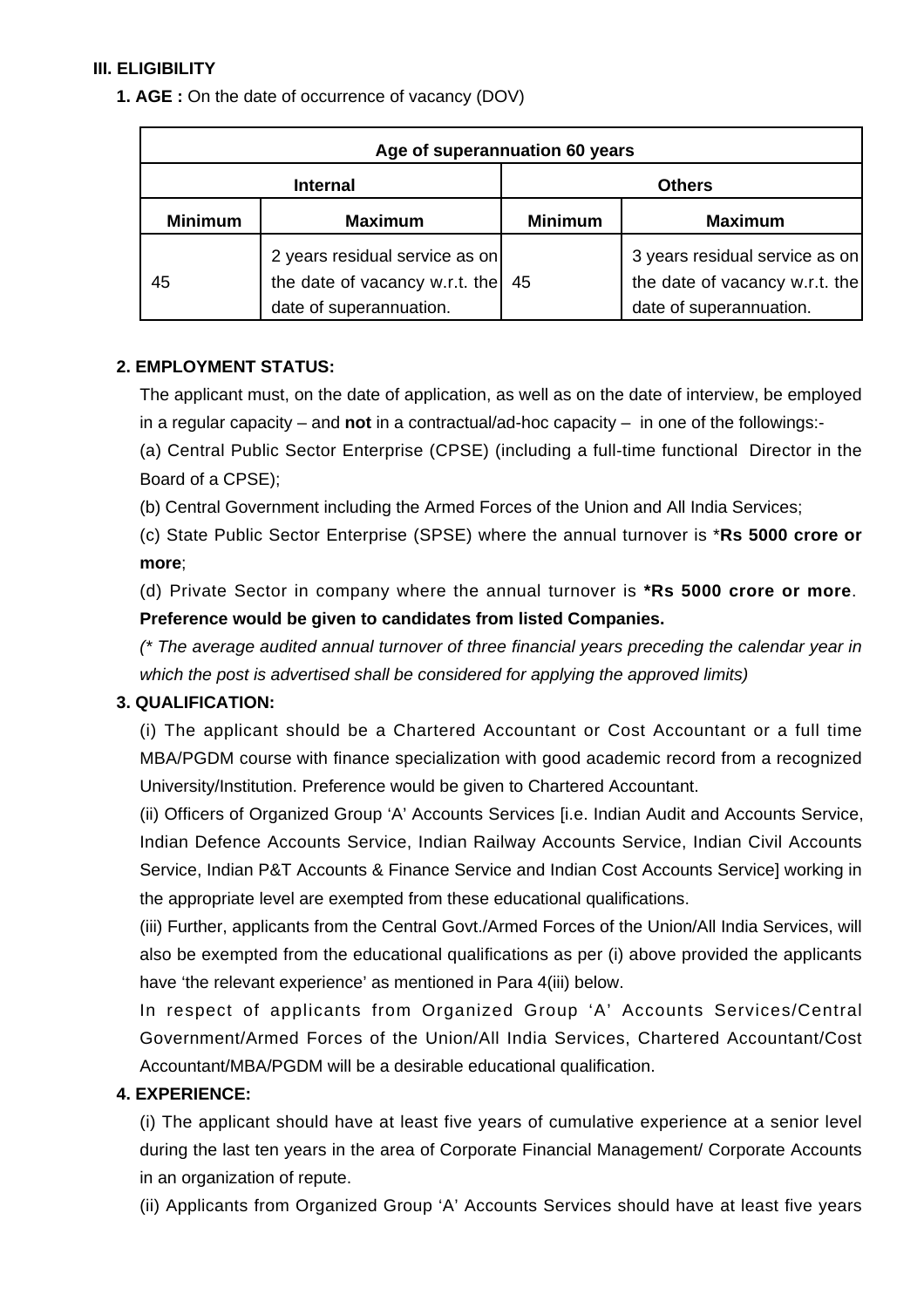cumulative experience at a senior level during the last ten years in the area of Corporate Financial Management/ Corporate Accounts.

(iii) 'The relevant experience' in respect of applicants from Central Government/Armed Forces of the Union/All India Services would include at least seven years of cumulative experience at a senior level during the last ten years in the area of Corporate Financial Management/ Corporate Accounts.

## **5. PAY SCALE:**

## **(a)Central Public Sector Enterprises-**

## **Eligible Scale of Pay**

- (i) Rs. 7250-8250 (IDA) Pre 01/01/1992
- (ii) Rs. 9500-11500 (IDA) Post 01/01/1992
- (iii) Rs. 20500-26500 (IDA) Post 01/01/1997
- (iv) Rs. 51300-73000 (IDA) Post 01/01/2007
- (v) Rs. 120000-280000 (IDA) Post 01.01.2017
- (vi) Rs. 18400-22400 (CDA) Pre-revised post 01.01.1996
- (vii) Rs. 37400-67000 + GP 10000 (CDA) post 01.01.2006
- (viii) Rs. 144200-218200 (Level 14) CDA post 01.01.2016

The minimum length of service required in the eligible scale will be one year for internal candidates, and two years for others as on the date of vacancy.

**(b)**

**(i) Applicants from Central Government / All India Services** should be holding a post of the level of Joint Secretary in Government of India or carrying equivalent scale of pay on the date of application.

**(ii) Applicants from the Armed forces of the Union** should be holding a post of the level of Major General in the Army or equivalent rank in Navy/Air Force on the date of application.

**(c)**

 **Applicants from State Public Sector Enterprises/ Private Sector** should be working at Board level position or at least a post of the level immediately below the Board level. on the date of application.

## **6. CONDITION OF IMMEDIATE ABSORPTION FOR CENTRAL GOVERNMENT OFFICERS**

Central Government Officers, including those of the Armed Forces of the Union and the All India Services, will be eligible for consideration only on immediate absorption basis.

## **IV. DURATION OF APPOINTMENT**

The appointment shall be for a period of five years from the date of joining or upto the date of superannuation or until further orders, whichever is earlier.

## **V. SUBMISSION OF APPLICATIONS**

## **Applicants should submit their applications on-line only as per the format**.

**1**. The applicants should submit their applications through proper channel as follows: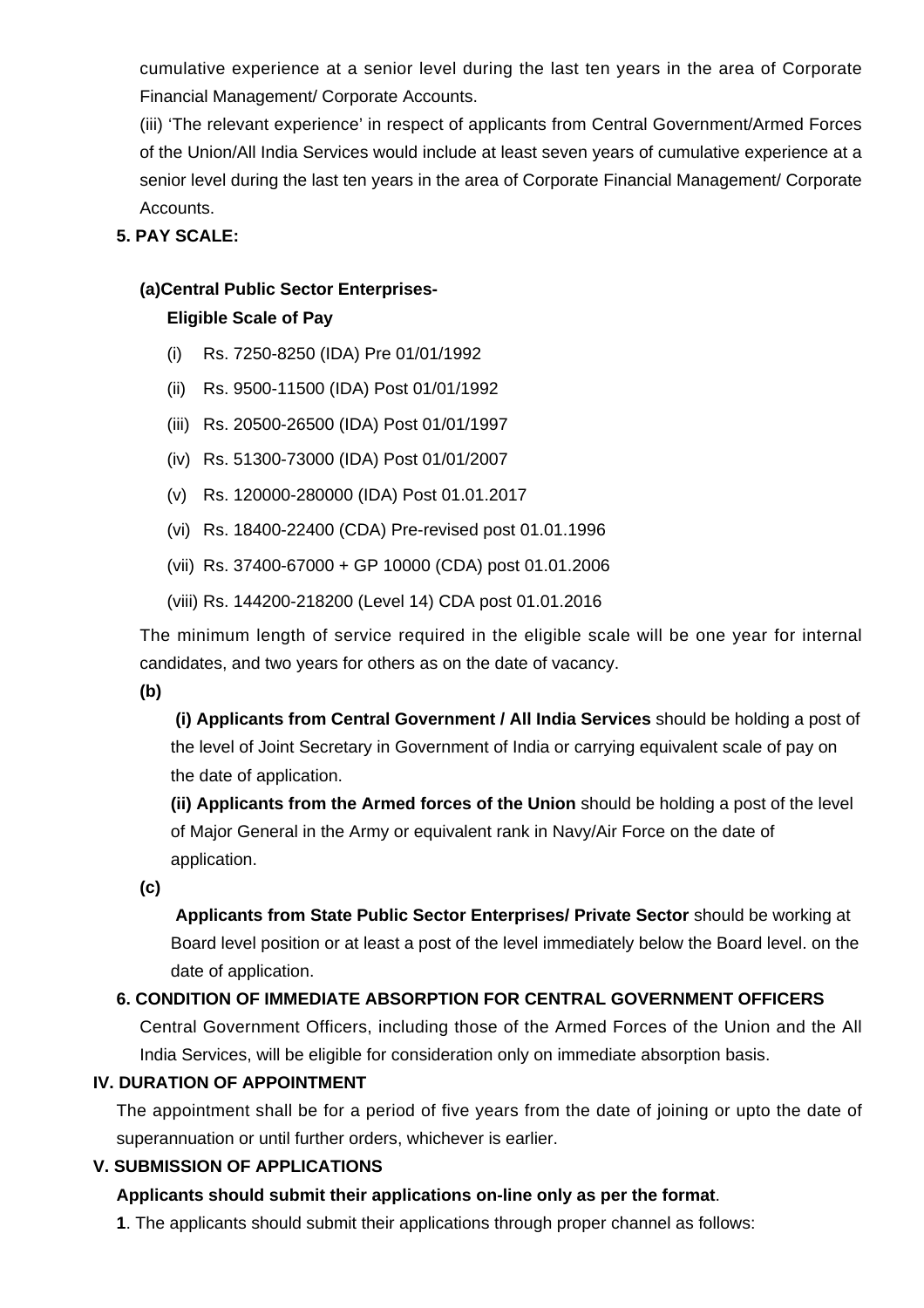(a) Government Officers, including those of the Armed Forces of the Union and All India Services: through Cadre Controlling authority;

(b) CMDs/MDs/Functional Directors in CPSE: through the concerned Administrative Ministry;

(c) Below Board level in CPSE: through the concerned CPSE;

(d) CMDs/MDs/Functional Directors in State PSE: through the concerned Administrative Secretary and Cadre Controlling Authority, if any, of the State Government;

(e) Below Board level in SPSE: through the concerned SPSE;

(f) Private Sector: directly to the PESB.

**2.** Applicants from Private Sector must submit the following documents along with the application form:

(a) Annual Reports of the Company in which currently working for the 3 financial years preceding the calendar year in which the post is advertised **(please provide URL or attach/enclose copies);**

(b) Whether the company is listed or not; if yes, the documentary proof **(please provide URL or attach/enclose copies);**

(c) Evidence of working at Board level or at least a post of the level immediately below the Board level;

(d) Self-attested copies of documents in support of age and qualifications;

(e) Relevant Jobs handled in the past with details.

## **VI. UNDERTAKING BY THE APPLICANT**

An applicant has to give an undertaking as a part of the application that he/she will join the post, if selected. If an applicant does not give such undertaking, the application would be rejected.

## **1. For candidates from Central Government/Armed Forces of the Union/ All India Services**

(a) The appointment is on immediate absorption basis.

(b) If a candidate conveys his/her unwillingness to join after the interview is held, he/she would be debarred for a period of two years from the date of interview, for being considered for a Board level post in any CPSE.

(c) Further, if a candidate conveys his/her unwillingness to join after the issue of offer of appointment, he/she would be debarred for a period of two years from the date of offer of appointment for being considered for a Board level post in any CPSE.

## **2. For candidates from CPSE**

a. If a candidate conveys his/her unwillingness to join after the interview is held, he/she would be debarred for a period of two years from the date of interview, for being considered for a Board level post in any CPSE other than the one to which the candidate belongs.

b. Further, if a candidate conveys his/her unwillingness to join after the issue of offer of appointment, he/she would be debarred for a period of two years from the date of offer of appointment for being considered for a Board level post in any CPSE other than the one to which the candidate belongs.

## **3. For candidates from SPSE/ Private Sector**

a. If a candidate conveys his/her unwillingness to join after the interview is held, he/she would be debarred for a period of two years from the date of interview, for being considered for a Board level post in any CPSE.